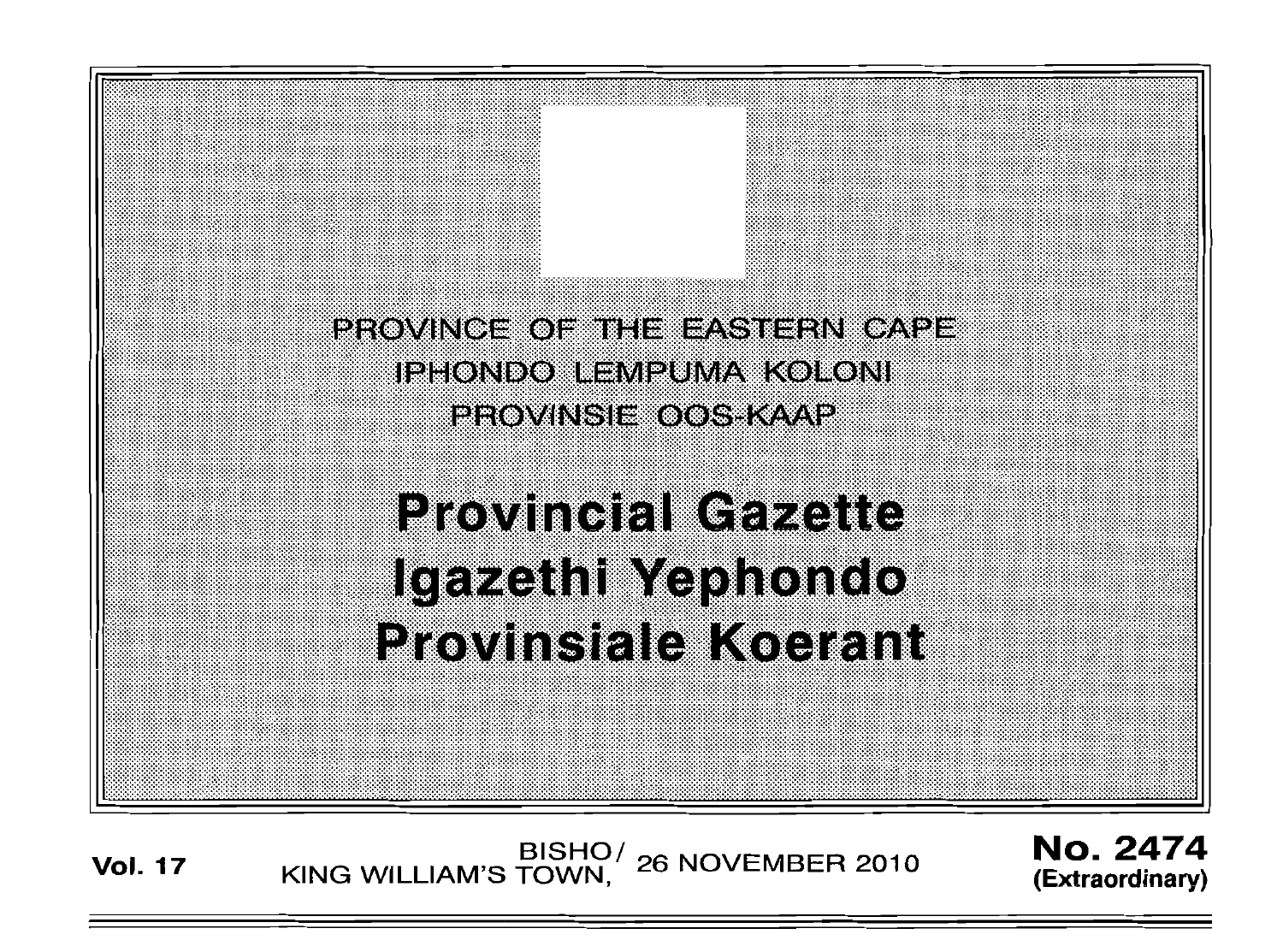# IMPORTANT NOTICE

"rhe Government Printing Works will not be held responsible for faxed documents not received due to errors on the fax machine or faxes received which are unclear or incomplete. Please be advised that an "OK" slip, received from a fax machine, will not be accepted as proof that documents were received by the GPW for printing. If documents are faxed to the GPW it will be the sender's responsibility to phone and confirm that the documents were received in good order.

Furthermore the Government Printing Works will also not be held responsible for cancellations and amendments which have not been done on original documents received from clients.

| <b>CONTENTS • INHOUD</b> |                                                                                                                      |             |                |  |
|--------------------------|----------------------------------------------------------------------------------------------------------------------|-------------|----------------|--|
| No.                      |                                                                                                                      | Page<br>No. | Gazette<br>No. |  |
|                          | <b>PROVINCIAL NOTICE</b>                                                                                             |             |                |  |
| 40                       | Eastern Cape Political Party Fund Act (1/2010): Regulations on the Establishment of the Eastern Cape Political Party | 3           | 2474           |  |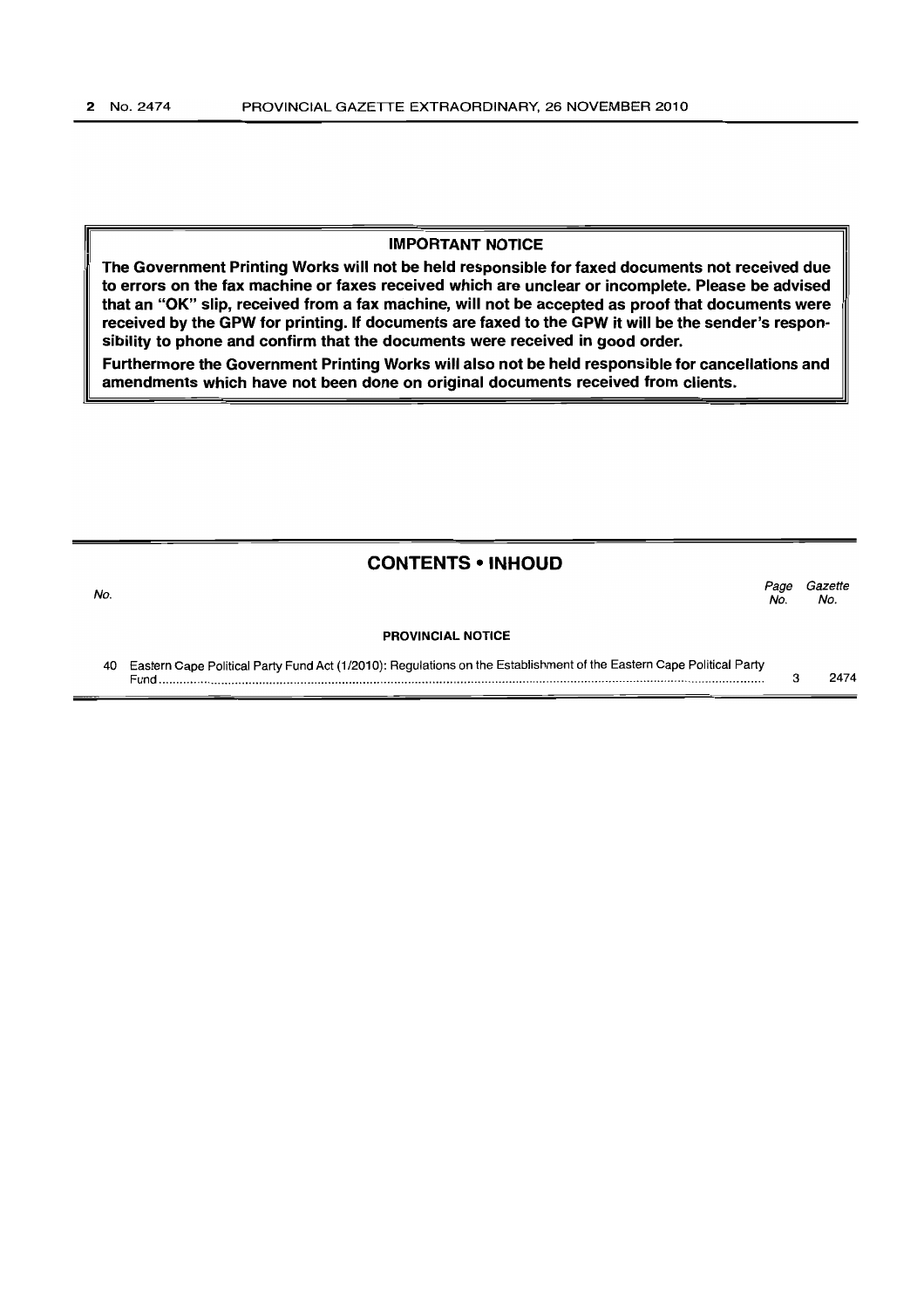# PROVINCIAL NOTICE

No. 40

# 26 November 2010

# NOTICE 5 OF 2010

# EASTERN CAPE PROVINCIAL LEGISLATURE

# REGULATIONS ON THE ESTABLISHMENT OF THE EASTERN CAPE POLITICAL PARTY FUND

I FIKILE DEVILLIERS XASA, Speaker of the Eastern Cape Provincial Legislature, acting in terms of section 10 the Eastern Cape Political Party Fund Act. 2010 (Act No. 1 of 2010) do hereby make the Regulations set out in the schedule hereto.

(Signed)

# FIKILE DEVILLIERS XASA, SPEAKER: EASTERN CAPE PROVINCIAL LEGISLATURE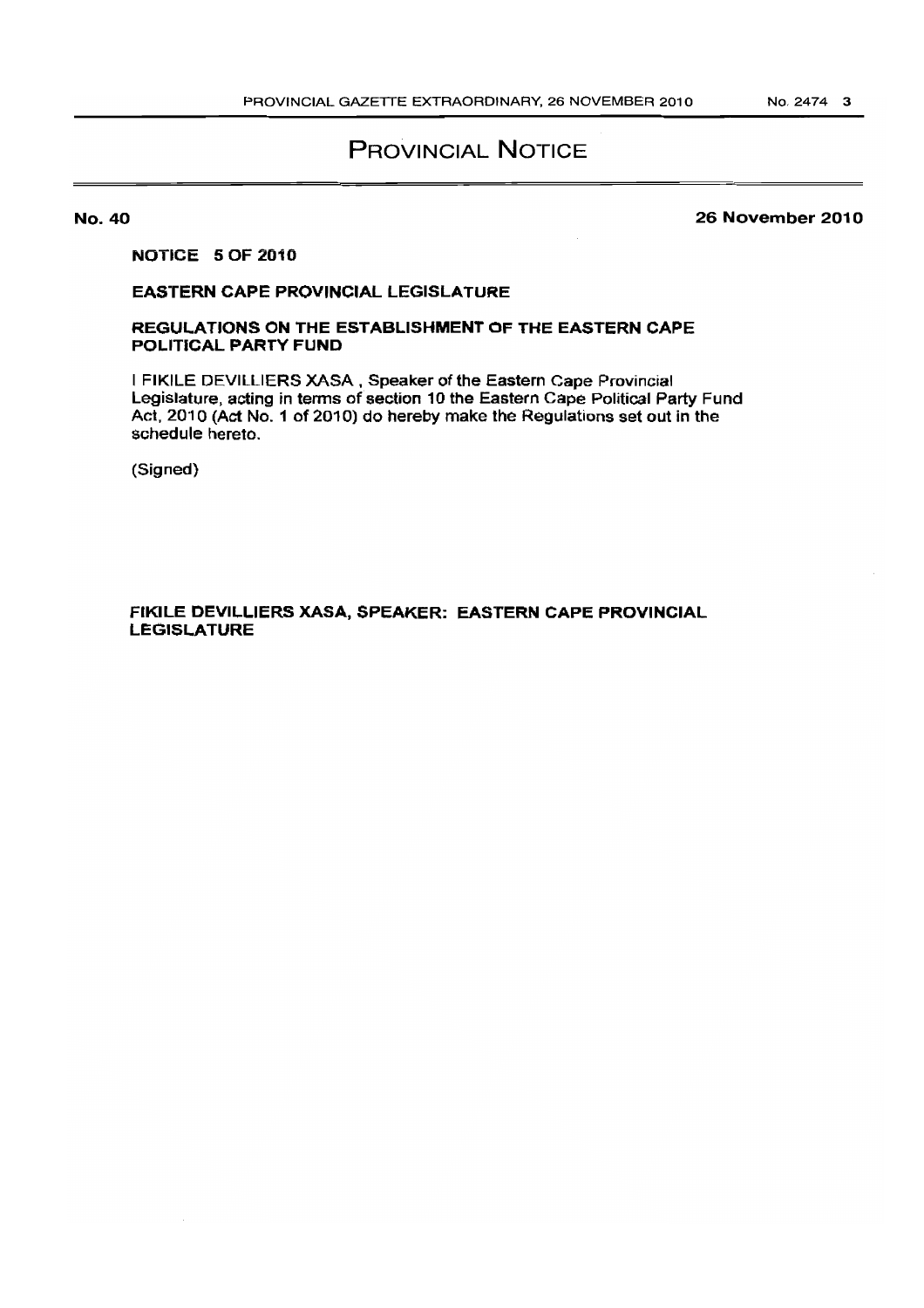#### **SCHEDULE**

#### Definitions

1. In this Schedule any word or expression to which a meaning has been assigned in the Act shall bear such meaning and, unless the context otherwise indicates -

*"Act"* means the Eastern Cape Political Party Fund Act, 2010 (Act NO.1 of 2010);

"accounting officer" means an accounting officer of a political party appointed by that political party in terms of section 6(1){b) of the Act;

"Legislature" means the Eastern Cape Provincial Legislature; and

"Secretary" means the Secretary of the Eastern Cape Provincial Legislature.

### Times and installments of payments

2. (1) Allocations to which a political party is entitled to in terms of section 5 of the Act must be paid to that political party in one installment at the beginning of each financial year or as soon as money becomes available.

(2) If a political party ceases to be represented in the Legislature and therefore unable to participate in the Legislature prior payment of an allocation in terms of sub-regulation (1). such allocation is forfeited and must be credited to the Fund..

# Information and particulars to be submitted by political parties

3. (1) A political party must provide the Secretary with particulars of the bank account contemplated in section 6(1)(a) of the Act within two weeks of such a bank account being opened or within two weeks of any changes to such particulars.

(2) The statement contemplated in section 6(4) of the Act must without limiting the generality thereof at least contain the following descriptive categories:

 $(a)$  personnel expenditure, other than that prohibited under section  $5(7)$  of the Act;

- (b) accommodation;
- (c) travel expenses;